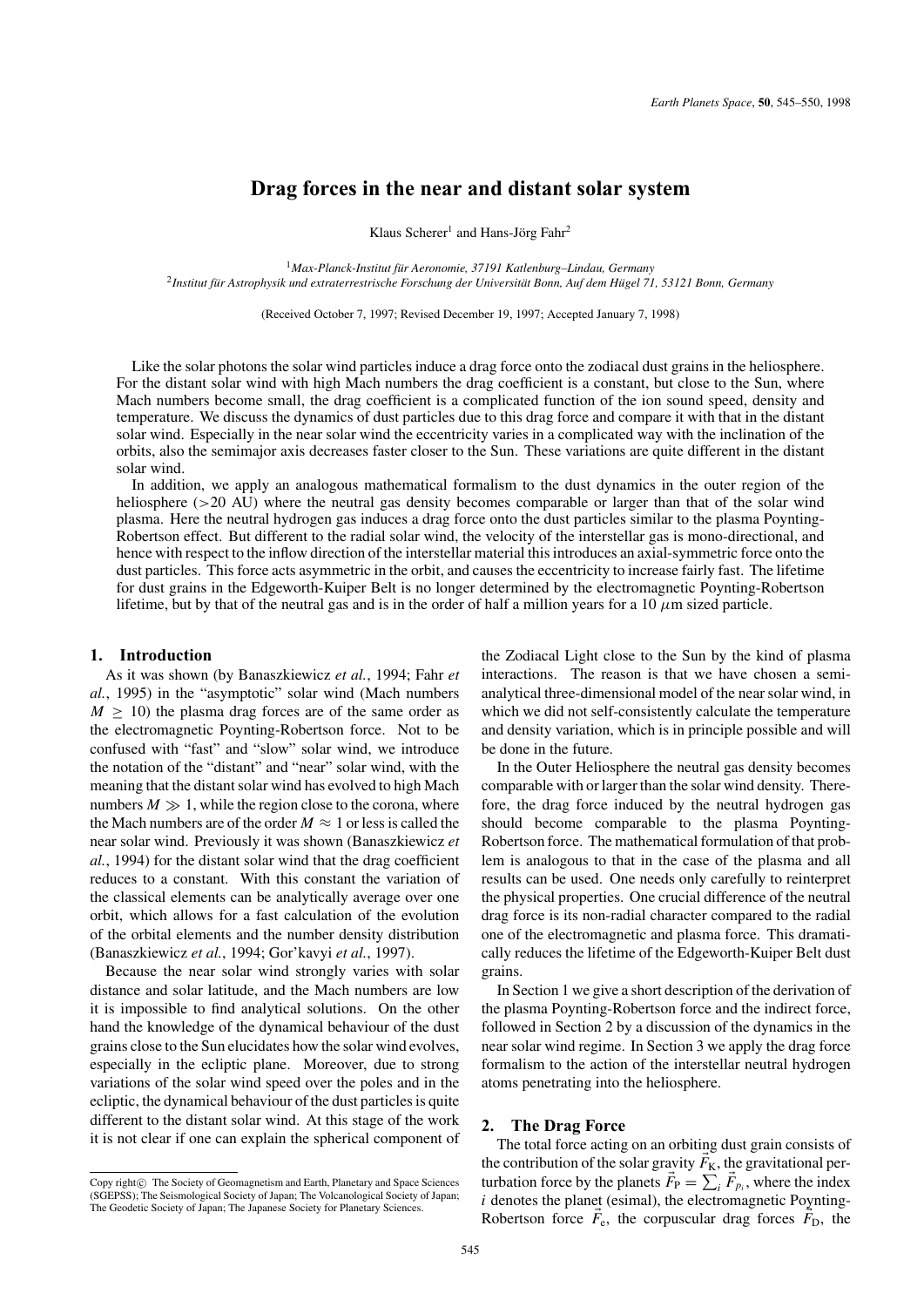Lorentz force  $\vec{F}_{L}$ , general relativistic effects  $\vec{F}_{R}$  and others (Scherer *et al.*, 1996). Here we will concentrate on the corpuscular drag forces, which can be decomposed into:

$$
\vec{F}_{\rm D} = \vec{F}_{\rm IF} + \sum_{x} \vec{F}_{x}
$$
 (1)

where the index *x* describes the species of the impacting particle  $(x = p, \alpha, H, \ldots)$ . A study of all these forces would go far beyond the scope of this paper. In forthcoming publications we will study the different forces near the Sun and in the outer heliosphere in more detail, here we restrict ourselves onto the drag forces which is dominant for spherical particles larger than  $\gtrapprox 1 \mu$ m. The corpuscular drag force is proportional to the geometric cross section  $A = \pi s^2$  of a dust grain with radius *s* and the modulus of the relative velocity  $v_{rel}$  between the plasma ion and the dust particle. The relevant type of the collision is described by the adsorption or sticking factor  $1 \leq \xi \leq 2$  (i.e. specular ( $\xi = 1$ ), diffuse  $(\xi = 1)$ , or adsorption  $(\xi > 1)$ ), which describes the momentum transfer  $\xi m_x \vec{v}_{rel}$  per impact. Here  $m_x$  is the mass of the particle of species  $x$ . Finally, the force is given by:

$$
\vec{F}_x(\vec{v}_{\text{rel}}) = \xi \int \left[ f(\vec{v}_{\text{rel}}, \vec{r}) A v_{\text{rel}} \right] m_x \vec{v}_{\text{rel}} d^3 v \tag{2}
$$

(Banaszkiewicz *et al.*, 1994). The term inside the square bracket is the collision frequency in the velocity space, and  $f(\vec{v}, \vec{r})$  is the normalized distribution function of the respective species. Banaszkiewicz *et al.* (1994) and Fahr *et al.* (1995) assumed that the distribution function can be represented by a shifted mono-Maxwellian distribution:

$$
f(\vec{v}, \vec{r}) = \frac{n(\vec{r})}{\sqrt{\pi^3} c_x^3} \exp\left(-\frac{(\vec{v}_{sw} - \vec{v})^2}{c_x^2}\right)
$$
 (3)

where  $v, v_{sw}$ , and  $c_x$  are the speed of the individual solar wind particle, the solar wind bulk velocity and the sound speed of the species *x*. After integration the force per unit mass yields

$$
\vec{F} = -\pi \; n(\vec{r}) \; \frac{m_x}{m_D} \, s^2 \, u^2 \, c_D \vec{e}_{v_u} = -\gamma_{sw} \vec{e}_u \tag{4}
$$

where  $m<sub>D</sub>$  is the mass of the dust grain and the drag coefficient  $c<sub>D</sub>$  is given by:

$$
c_{\rm D} = \frac{\xi}{M} \left[ \left( 1 + \frac{1}{2M^2} \right) \frac{e^{-M^2}}{\sqrt{\pi}} + M \left( 1 + \frac{1}{M^2} - \frac{1}{4M^4} \operatorname{erf}(M) \right) \right]
$$
(5)

where *M* is the Mach number  $M = u/c_x$ ,  $\vec{u}$  is the velocity of the dust grain relative to the solar wind speed.

In the solar system (except planetary environments) one needs not to take into account collective effects of the impinging ions, because the Debye-length of the solar wind plasma is much larger than the grain radius (i.e. Northrop, 1992). In addition, the net drag force induced by the Coulomb interaction between the charged dust particle and the plasma, the so-called indirect force  $F_{\text{IF}}$ , (Northrop and Birmingham, 1990) had not to be taken into account. This force (in c.g.s

units) for a Maxwellian plasma is described by:

$$
F_{\rm IF} = \frac{8\sqrt{\pi} (Ze)^2 e^2 n_{\rm sw}}{m_{\rm sw} u^2} \left(1 + \frac{m_{\rm sw}}{m_{\rm D}}\right)
$$

$$
\left[-Me^{-M^2} + \frac{\sqrt{\pi}}{2} \operatorname{erf}(M)\right] \ln \frac{\lambda_D}{s} \tag{6}
$$

where  $e$  is the elementary charge,  $Ze$  is the grain charge,  $n_{sw}$ is the solar wind proton density,  $m_{sw}$  is the mass of the solar wind ions (protons),  $\lambda_D$  is the Debye length, and *s* is the grain radius. The ratio of the plasma Poynting-Robertson force to the indirect force is:

$$
\frac{F_{\text{PPR}}}{F_{\text{IF}}} \approx \frac{\sqrt{\pi} m_{\text{sw}}^2 u^4 s^2}{8e^4 Z^2 ln(\frac{\lambda_{\text{D}}}{s})}
$$
\n
$$
\approx 10^4 \left(\frac{u}{100 \text{ km s}^{-1}}\right)^4 \left(\frac{s}{10 \mu \text{m}}\right)^2
$$
\n
$$
\cdot \left(\frac{10^3}{Z}\right)^2 \left(\frac{20}{\ln(\frac{\lambda_{\text{D}}}{s})}\right). \tag{7}
$$

Thus, the indirect force is very weak compared to the direct plasma drag forces, and even does not play a role very close to the Sun ( $\ll 2R_{\odot}$ ) where the solar wind is subsonic, because the relative velocity between the Keplerian motion of a dust grain (about 400 km s<sup>-1</sup> at  $2R_{\odot}$ ) and solar wind is still large. This is caused by the fact, that the solar wind has mainly a radial velocity component, while the orbital velocity  $\vec{v}_D$ of the dust grain has mainly an azimuthal component, and thus the modulus of  $u$  is larger than that of the individual velocities  $\vec{v}_{sw}$ ,  $\vec{v}_{D}$ . On the other hand, the Mach number still substantly decreases, because of the increase in temperature, but remains  $\gg 0$ . Hence we can safely neglect the indirect force.

As was shown in Banaszkiewicz *et al.*(1994) the corpuscular force is of the same order as the electromagnetic Poynting-Robertson force, where in both cases the dust grains are treated as spheres. If one wants to follow the trajectory of an individual dust grain one has to take into account: 1) that both forces depend on the shape and on the optical properties of the dust grain; 2) that the solar wind is highly variable on short timescales; and 3) that the dust grain most probably rotates which in turn influences the first point. To avoid these complications, we averaged over one orbit of a dust grain, which smears out the shape of the rotating dust grain almost to a sphere. This averaging procedure eventually leads to an averaged force equation, which is equal to the evolution of a spherical dust grain with a given radius *s* and density ρ. In the following we therefore treat the dust grains as perfect spheres with a given density. This simplification will not change the dynamics of an ensemble of dust grains, but gain a lot of computation time.

## **2.1 The near solar wind**

When the dust particle spirals toward the Sun, it eventually enters the region, where the ecliptic solar wind becomes only marginally supersonic or even subsonic. In that case one cannot apply the above given formula, because the drag coefficient is no longer constant, and in that region the sound velocity changes due to the changing temperature, and the number density decreases no longer with a simple  $1/r^2$  law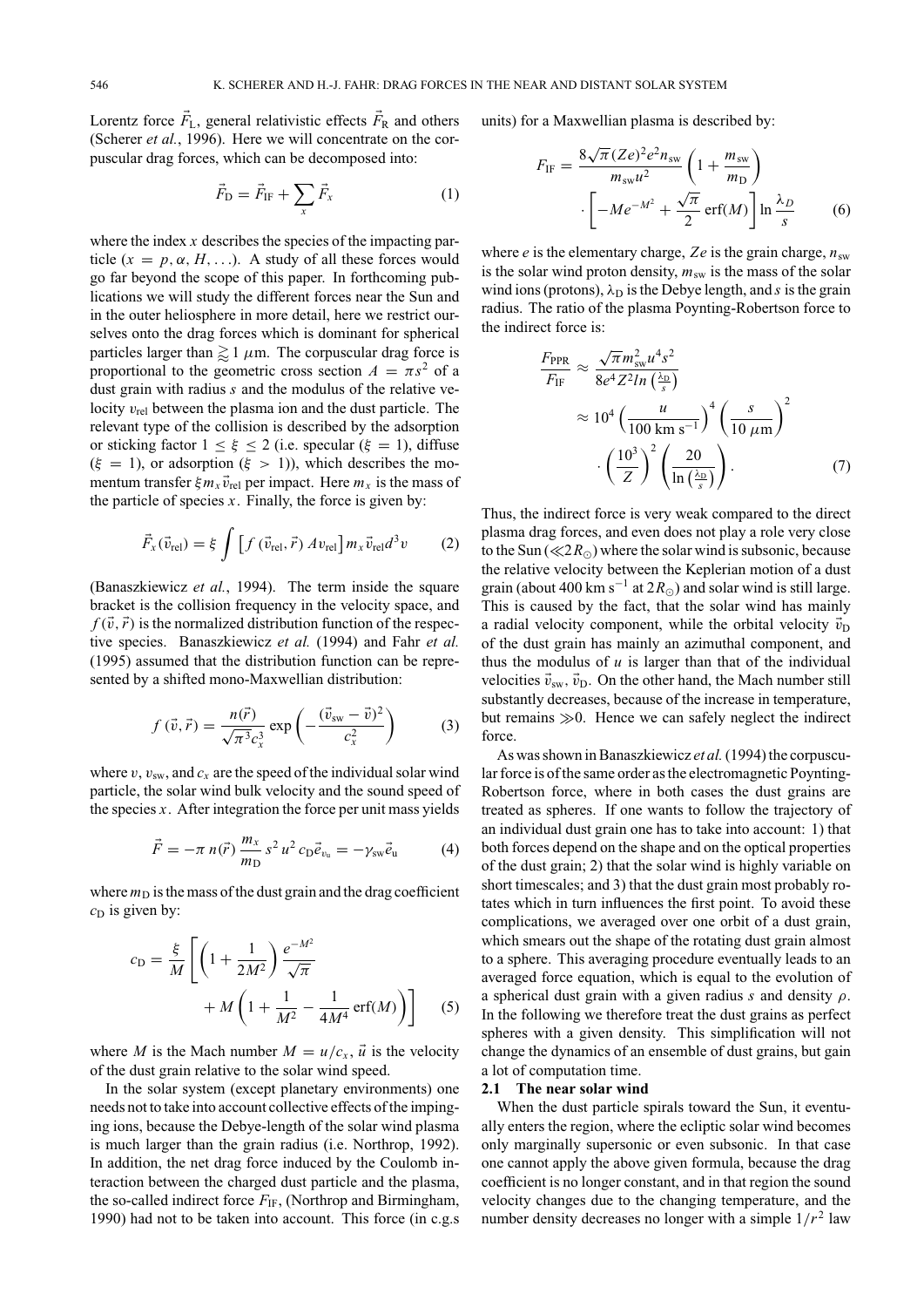where *r* is the heliocentric distance (Muhleman and Anderson, 1981; Bougeret *et al.*, 1984).

To handle these difficulties we use the three-dimensional coronal solar wind model developed by Fahr *et al.* (1998) which is a polar axial symmetric and analytic model. In this model the latitudinal dependence of the asymptotic solar wind velocity is given by:

$$
v_{\rm sw_{\infty}} = v_{\rm sw_{s}} + \frac{v_{\rm sw_{s}} - v_{\rm sw_{f}}}{2} \left[ 1 + \tanh\left( \alpha \left[ \frac{z}{r} - \frac{z_{\rm c}}{r_{\rm c}} \right] \right) \right] \tag{8}
$$

where  $v_{sw}$ ,  $v_{sw}$  are values for the typical slow and fast solar wind velocity, r, *z* are cylindrical coordinates  $(r = \sqrt{x^2 + z^2})$ ,  $\alpha$  is called the "rapidity factor", and  $\alpha$  /r, is  $\sqrt{x^2 + z^2}$ ,  $\alpha$  is called the "rapidity factor", and  $z_c/r_c$  is the critical cosine for the change from the slow to fast solar winds. The velocity variation along a streamline is given as a function of the streamline element *S* by:

$$
v_{\rm sw}(S) = \frac{v_{\rm sw_{\infty}}(S_{\infty})}{2} \left[ 1 + \tanh\left(\beta \left[ \frac{S}{S_{\rm c}} - 1 \right] \right) \right] \tag{9}
$$

where  $\beta$  is described as "steepness factor" and  $S_c$  is the critical sonic point (Fig. 1). These formulas are still too complicated to allow for a fully analytic description of the orbital evolution. Therefore, we calculate the orbital averages of the perturbations numerically. This in addition has the advantage that no approximations are necessary and also retrograde orbits can be taken into account. As can be seen from Fig. 2 the shape of the eccentricity curve changes with inclination. The reason is that for high inclinations the dust grain has to pass from the high speed polar wind through the ecliptic, where the solar wind speed is dramatically reduced. The overall evolution of the dust grain axis is very similar to that discussed for the fast solar wind (Banaszkiewicz *et al.*, 1994) and similar the inclination, does not change, because the drag force does not induce a normal component. The different inclinations are important because of the latitudinal dependence of the solar wind.



Fig. 1. The near solar wind model with  $\alpha = \beta = 1$ , the *z*-axis points to the solar pole, and the *x*-axis is the radial distance in the ecliptic. Both are measured in AU.

About  $3-4R_{\odot}$  a slight change in the slope of the semimajor axis can be observed. This is very likely when the dust grain is orbiting inside the sonic point of the solar wind. But for a firm conclusion we need to incorporate the temperature and number density in a self consistent way. This will be done in a future publication. Nevertheless, our first results show that the dynamics close to the Sun are different compared to the distant solar wind. Much easier to handle is the neutral Poynting-Robertson drag force, which is dominant in the outer solar system, as will be shown in the next section.

#### **2.2 The neutral gas**

The drag force derived in Eq. (4) is independent of the charge of the projectiles, and therefore the same mathematical formalism can be applied to the momentum transfer by neutral hydrogen particles (H). This situation becomes relevant in the outer heliosphere, beyond 20 AU where the neutral hydrogen density becomes comparable to or larger than the solar wind density. The neutral gas is penetrating to the inner heliosphere due to the relative motion of the Sun (Osterbart and Fahr, 1992). But, instead of a radial outflowing solar wind, the drag introduced by the neutral gas in view of the low orbital dust velocities is now mono-directional, and thus acts in a different way.

One has to be careful with the distribution function  $f(\vec{r}, \vec{v}_{rel})$  of the neutral gas which is a complicated function of position and velocity, because of the ionisation effects by photoionisation, electron impact, or charge exchange processes (Bzowski *et al.*, 1997). On the other hand, in the outer heliosphere this dependence is weak (Osterbart and Fahr, 1992; Rucinski and Bzowski, 1995; Rucinski *et al.*, 1996; Kausch and Fahr, 1997). Therefore, we assume here that the neutral gas distribution is well described by a shifted mono-Maxwellian:

$$
f(\vec{r}, \vec{v}_{\text{rel}}) = n_{\text{H}} \sqrt{\left(\frac{m_{\text{H}}}{2\pi kT}\right)^3} \exp\left(-\frac{m_{\text{H}}(\vec{v} - \vec{v}_{\text{H}})^2}{2kT}\right) (10)
$$

and the force per unit mass  $\vec{F}_{\text{H}}$  is:

$$
\vec{F}_{\rm H} = -\gamma_{\rm H} \vec{e}_{\rm u} \tag{11}
$$

where  $\vec{e}_u$  is the unit vector into the direction of the relative velocity  $\vec{u} = \vec{v}_{\text{H}} - \vec{v}$  between the neutral gas velocity  $\vec{v}_{\text{H}}$  and the orbital velocity  $\vec{v}$  of the dust particle and with the short hand notation:

$$
\gamma_{\rm H} = n_{\rm H} \frac{m_{\rm H}}{m_{\rm D}} \pi s^2 c_{\rm D} u^2. \tag{12}
$$

The Sun is moving relative to the interstellar matter with a velocity of 20–30 km s<sup>-1</sup> (for a recent review see Fahr (1996), Geiss and Witte (1996), Frisch (1995)), and the neutral gas is streaming in the opposite direction with the same velocity. We assume that the direction of the velocity vector is strictly along the *y*-axis and that the velocity distribution of the neutrals is Maxwellian with a temperature of 8000◦K and a bulk velocity of  $v_{\text{H}} = 26 \text{ km s}^{-1}$  (Scherer *et al.*, 1997). The sound velocity for neutral hydrogen is  $c_H = 11$  km s<sup>-1</sup>, and hence the drag coefficient is almost constant ( $M \approx 2.4$ ). Because the variations of the neutral gas density  $n<sub>H</sub>$  beyond 20 AU are small, it can be taken as constant with  $n_{\rm H} = 0.05$  cm<sup>-3</sup> (Scherer *et al.*, 1997). With the help of Eq. (12) we then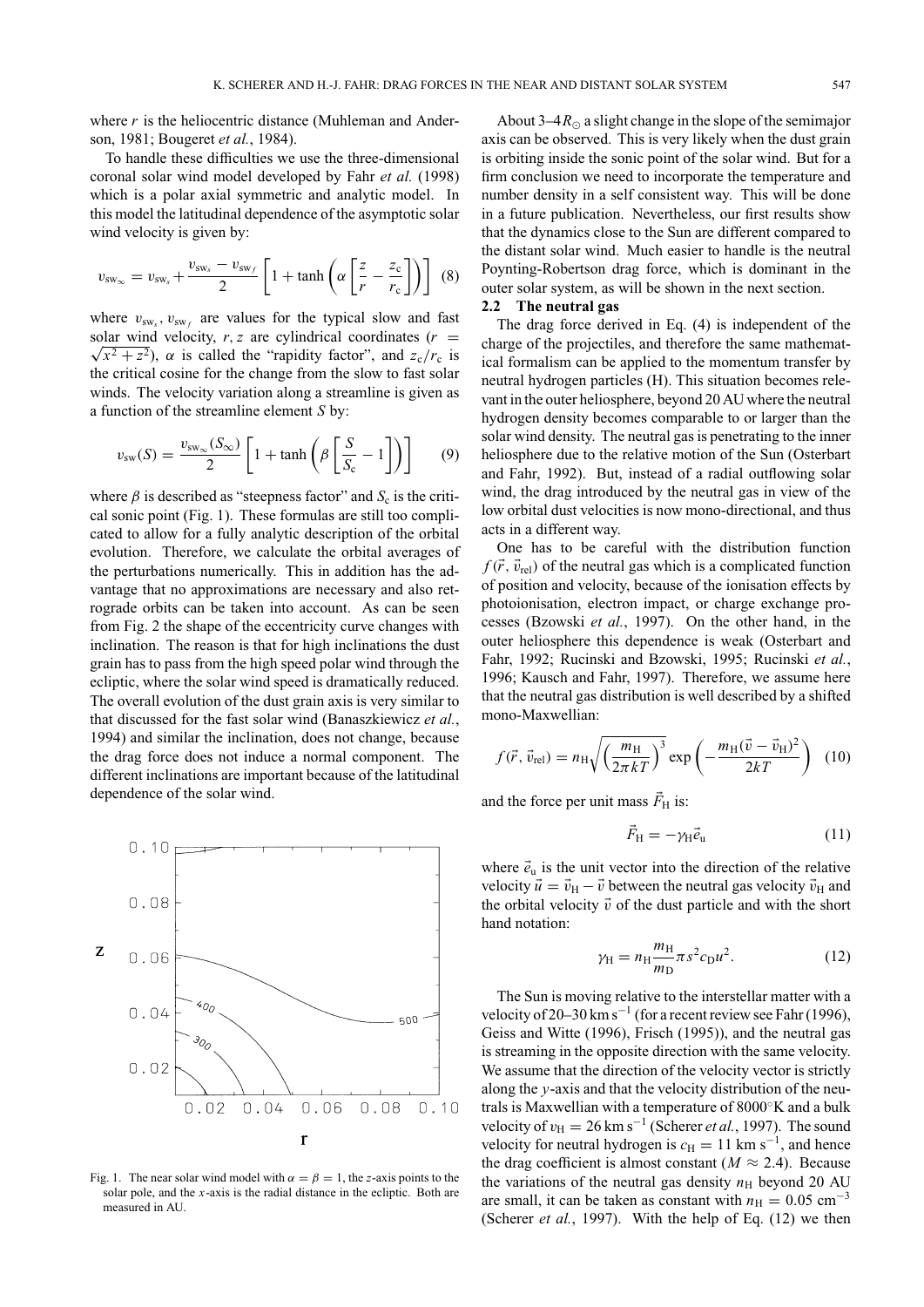

Fig. 2. The change of the eccentricity with increasing inclination for a dust grain of 10  $\mu$ m size. From bottom to top: *i* = 1°, 30°, 60°, 89°. The other initial elements are in all cases the same: semimajor axis  $a = 0.1$  AU, eccentricity  $\varepsilon = 0.1$ , ascending node  $\Omega = 56^\circ$ , and the argument of the perihelion  $\omega = 33^\circ$ .

can determine the coefficient  $\gamma_H = 4 \cdot 10^{-10}$  cm s<sup>-2</sup> for a spherical dust particle (with radius  $s = 10 \ \mu m$  and density  $\rho = 1$  g cm<sup>-3</sup>).

Comparing the coefficients of the neutral and the plasma Poynting-Robertson force per unit mass, one can determine the distance at which both forces are equal in magnitude:

$$
\frac{\gamma_{\rm H}}{\gamma_{\rm sw}} = \frac{n_{\rm H}v_{\rm H}^2}{n_{\rm sw}(r)v_{\rm sw^2}} = 1
$$

with  $n_{sw}(r) = n_0(r_0^2/r^2)$ , where  $r_0 = 1$  AU is a normalization, one would end at

$$
r \approx r_0 \sqrt{\frac{n_0 v_{\rm sw}^2}{n_{\rm H} v_{\rm H}^2}} \approx 200 \text{ AU}
$$

where both forces are almost equal. (Remark:  $\vec{v}_{sw}$ ,  $\vec{v}_{H}$  has to be replaced by the respective relative velocities, which lead to a correction of about  $\pm 15\%$ ).

The above analysis holds as long as the orbits of the dust grains do not intersect the termination shock, because the post-shocked plasma is much denser. Moreover, the Mach number is small  $(M < 0.2)$  and hence the drag coefficient becomes more complicated (Kausch and Fahr, 1997).

Here, as in the case of the near solar wind, we have to calculate the orbital average numerically, thus there is no approximation in the mathematical description of the relative velocity in order to find analytical solutions (Banaszkiewicz *et al.*, 1994). The evolution of a test particle is shown in Figs. 3 and 4. Figure 3 shows the evolution of a dust grain of 10  $\mu$ m size at 20 AU, including the interaction of the plasma and electromagnetic Poynting-Robertson effect, as well as the secular perturbation of the four major planets with fixed elements. To demonstrate the power of the neutral gas drag we also calculated the evolution of the dust

particle with the same initial conditions, but without the neutral gas drag, which is the dotted line in Fig. 3. There may be differences integrating the equation of motion for the entire system, but to demonstrate the effect for small dust particles even at 20 AU the above secular integration method is sufficient. In Fig. 4 we show the behaviour of a much larger particle  $s = 1000 \mu m$  at 45 AU with and without the neutral gas drag. There are small difference in the evolution, but the dynamics of the dust particle is mainly influenced by the interaction of the planets. Because of the lack of space, we can here only show these two examples. Moreover, for other initial condition of the orbits of dust grains, we found the similar behaviour, namely, that the eccentricity increases towards one in a very short time. In a forthcoming publication, we will discuss the neutral gas force in more detail (Scherer, 1998).

The particular feature in Fig. 3 where the semimajor axis increases at about  $2.5 \times 10^5$  years maybe caused by a close encounter with Saturn. But on the other hand, at this perihelion distance  $(\ll 10 \text{ AU})$  of a dust grain, our simple assumption of a constant neutral gas density does not longer hold. Moreover, the evolution of dust particles with large eccentricities penetrating deeply into the solar system using an averaging procedure can lead to errors in the evolution of the orbital elements. On the other hand, the error should be small, because the dust grain spends much more time in the orbit near aphelion, especially with large eccentricities, than it does at perihelion. Hence the conclusion, that the orbit of a dust particle becomes parabolic still remains.

All dust grains which are much smaller than  $s \ll 1000 \mu m$ are expelled from the Edgeworth-Kuiper belt on time scales about half a million years, and either fall into the Sun or leave the solar system. Large meteoroids  $s \geq 1000 \ \mu m$ can survive, at least a couple of millions of years on orbits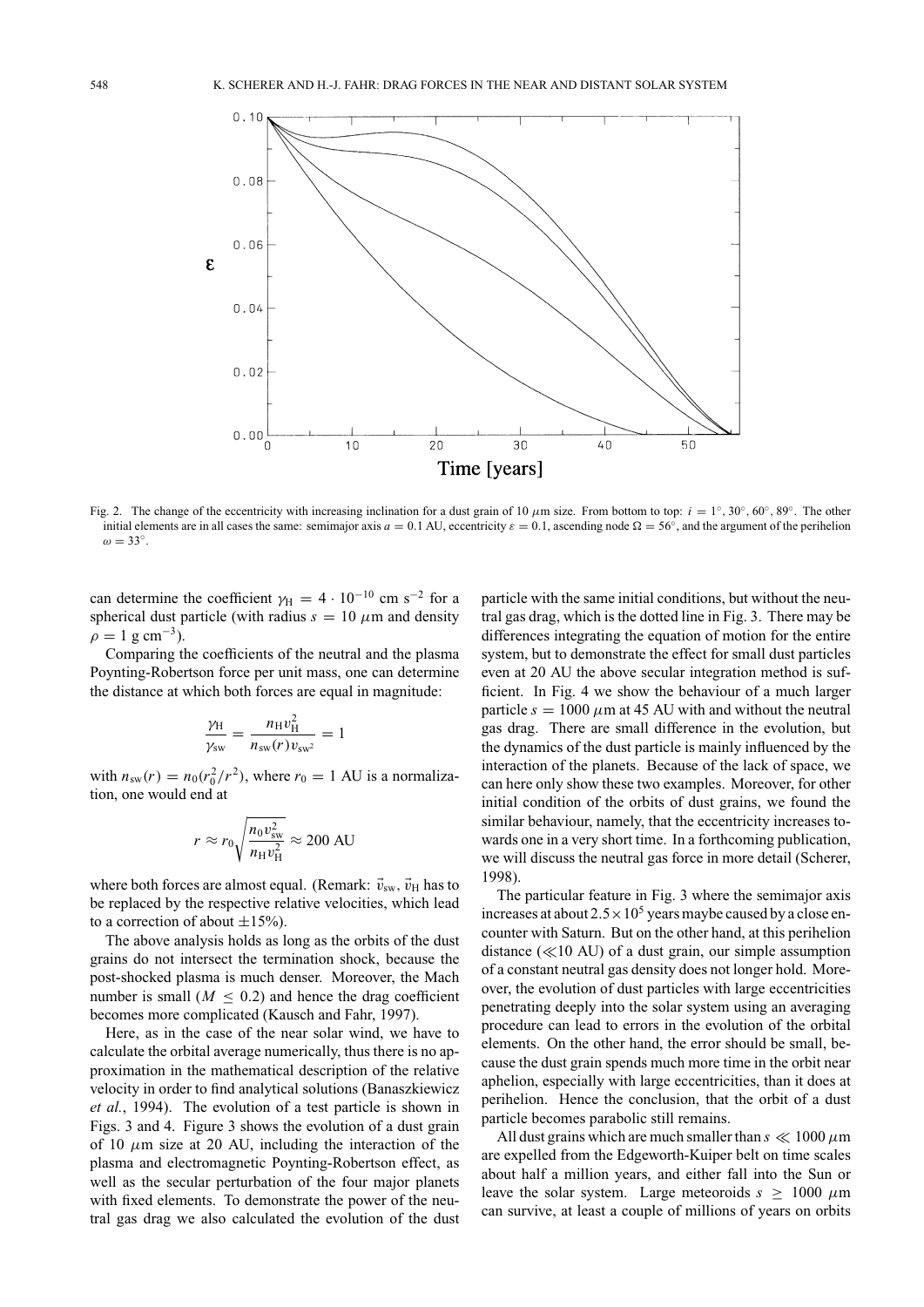

Fig. 3. The perturbation of a test particle at  $a = 20$  AU and  $i = 10°$ . The other parameters are the same as in Fig. 2. The solid line includes the neutral gas drag, while the dotted line is without the neutral gas drag. In the second panel from top the solid and dotted line correspond to the ascending node, while the dashed and dashed dotted corresponds to the argument of the perihelion (with and without the neutral gas drag).



Fig. 4. The same as in Fig. 3 for a dust grain of size  $s = 1000 \mu m$  at  $a = 45 \text{ AU}$ .